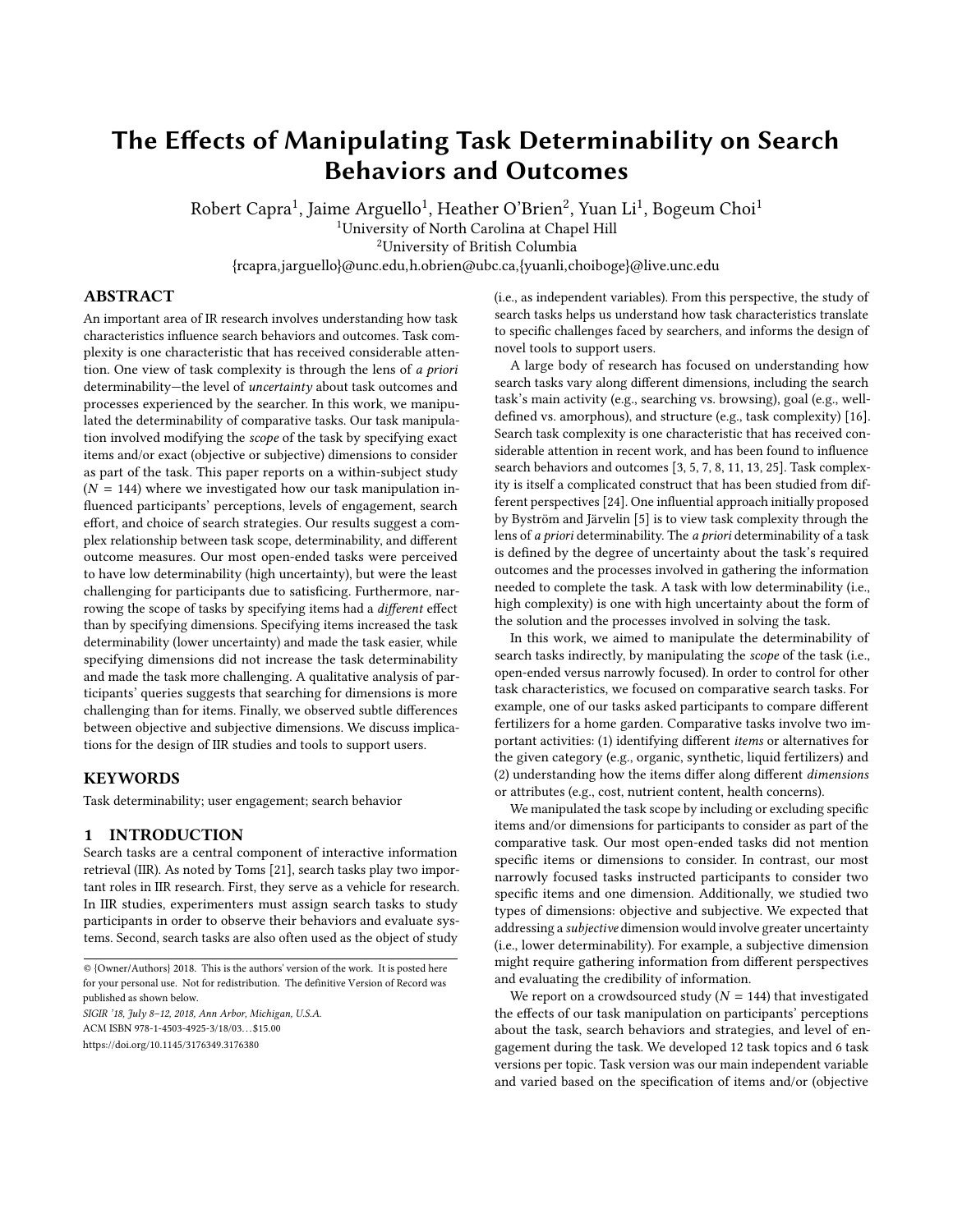or subjective) dimensions that should be considered during the comparative search task. We used a within-subject design; each participant completed six search tasks (one per task version). Our study investigates the following five research questions:

RQ1 & RQ2: What is the effect of task version on participants' pre-(RQ1) and post-task (RQ2) perceptions about the task? We focus on perceptions related to determinability, subjectivity, prior knowledge/knowledge increase, interest/interest increase, and expected/ experienced difficulty.

RQ3: What is the effect of task version on participants' level of engagement during the task? We measured aspects of engagement using O'Brien's User Engagement Scale [\[18\]](#page-9-10).

RQ4: What is the effect of task version on participants' search behaviors? We examined measures associated with search effort and the extent to which participants diverged from each other in their choice of queries and clicks.

RQ5: What is the effect of task version on participants' search strategies? Through a qualitative analysis of participants' queries, we investigated the differences in querying strategies observed for different task versions.

We build on our previous work to investigate the relationships between task scope, determinability, and searchers' perceptions and behaviors [\[8\]](#page-9-5). In this new study, we investigate differences between specifying objective and subjective dimensions in the task description, explore the effects of our task manipulation on user engagement, and present an analysis of participants' queries to explain why or how certain task versions affected task performance.

# 2 RELATED WORK

Our research sought to investigate the impacts of search task characteristics on search behaviors and outcomes, and to understand factors that influenced aspects of user engagement.

Tasks and Task Characteristics: People engage in information seeking and searching to complete a specific task. Byström and Hansen [\[4\]](#page-9-11) argued that tasks can be defined at three levels of granularity: work tasks, information-seeking tasks, and information search tasks. An information search task is done within the context of an information-seeking task, and both are done within the context of a work task. In this paper, we manipulated tasks at the search task level (the most granular).

A large body of prior work has focused on characterizing search tasks along different dimensions. Li and Belkin [\[16\]](#page-9-1) proposed a framework for characterizing search tasks along two dimensions: (1) generic facets (e.g., self-motivated vs. assigned) and (2) common attributes, which include objective attributes (e.g., task complexity) and subjective attributes (e.g., a user's domain knowledge).

Task complexity: Search task complexity is an important characteristic that has been found to influence search behaviors. Task complexity has been defined as an inherent property of the task (independent of the task doer), and has been manipulated from different perspectives [\[24\]](#page-9-9). Early work by Campbell characterized task complexity as a function of four different "sources": (1) the number of required outcomes, (2) the number of paths to the outcomes, (3) the level of uncertainty about the paths, and (4) the degree of interdependence between the paths [\[6\]](#page-9-12). In this respect, a highly complex task may involve many outcomes and paths, as well as

high levels of uncertainty about the paths (e.g., some paths may be more effective) and interdependence between the paths (e.g., some paths may require progress on other paths).

Task complexity has also been studied from the perspective of cognitive complexity. Cognitive complexity is related to the amount of mental effort and/or learning required to complete a task. Jansen et al. [\[11\]](#page-9-6) (and later Kelly et al. [\[13,](#page-9-7) [25\]](#page-9-8)) used Anderson and Krathwohl's taxonomy of learning outcomes from educational theory [\[1\]](#page-9-13) to create tasks with different levels of cognitive complexity. For example, the simplest tasks (called remember tasks) required verifying or searching for a specific fact, moderately complex tasks (called analyze tasks) required identifying items associated with a specific category and understanding their differences, and the most complex tasks (called create tasks) required finding a new solution to a problem. In this paper, we focus on comparative tasks, which fall under analyze tasks in the cognitive complexity framework.

More closely related to our work, Byström and Järvelin [\[5\]](#page-9-3) (and later Bell and Ruthven [\[3\]](#page-9-2)) reduced task complexity to a priori determinability. A priori determinability is concerned with the level of uncertainty associated with the task—a highly determinable task is one with low uncertainty. Byström and Järvelin [\[5\]](#page-9-3) defined a priori determinability as the extent to which a searcher is able to internalize the task and deduce: (1) the required outcomes, (2) the information needed to produce the outcomes, and (3) the steps required to gather the needed information. Later, Bell and Ruthven [\[3\]](#page-9-2) manipulated the a priori determinability of tasks in an laboratory study. Tasks were designed to influence the a priori determinability of: (1) the information needed to complete the task, (2) the strategy to search for and identify the needed information, and (3) the need to gather and synthesize information from different sources.

Wildemuth et al. [\[24\]](#page-9-9) conducted an extensive literature review of ways in which search task complexity has been defined and/or manipulated. Based on this review, the authors proposed that task complexity involves three main components: (1) multiplicity of steps (i.e., complex tasks require more steps), (2) multiplicity of concepts (i.e., complex tasks involve more concepts and/or types of concepts), and (3) determinability (i.e., complex tasks have more uncertainty about the task goals and processes).

In a position paper, Toms [\[22\]](#page-9-14) advocated for studying complexity from the work task perspective (i.e., the higher-level task motivating the need to search). From this perspective, complex tasks require processes beyond performing individual searches, including information extraction, analysis, comparison, prediction, modification, and manipulation. Toms presented a typology of tools to support users with some of these processes.

Search behaviors and outcomes: Past studies have also considered how search behaviors and outcomes are influenced by task complexity (using a specific definition). Studies have found that complex tasks are associated with greater levels of expected difficulty [\[3,](#page-9-2) [7,](#page-9-4) [10,](#page-9-15) [13,](#page-9-7) [25\]](#page-9-8), experienced difficulty [\[2,](#page-9-16) [3,](#page-9-2) [7,](#page-9-4) [10,](#page-9-15) [13,](#page-9-7) [25\]](#page-9-8), and search effort [\[2,](#page-9-16) [7,](#page-9-4) [10,](#page-9-15) [11,](#page-9-6) [13,](#page-9-7) [25\]](#page-9-8). Prior work also found that complex tasks are associated with a greater variety of query re-formulation types (e.g., adding, deleting, replacing, narrowing, and broadening terms or concepts) [\[23\]](#page-9-17).

In prior work, we experimented with a similar manipulation of comparative tasks [\[8\]](#page-9-5). Results found the following trends. First, specifying items made the task easier in terms of pre-/post-task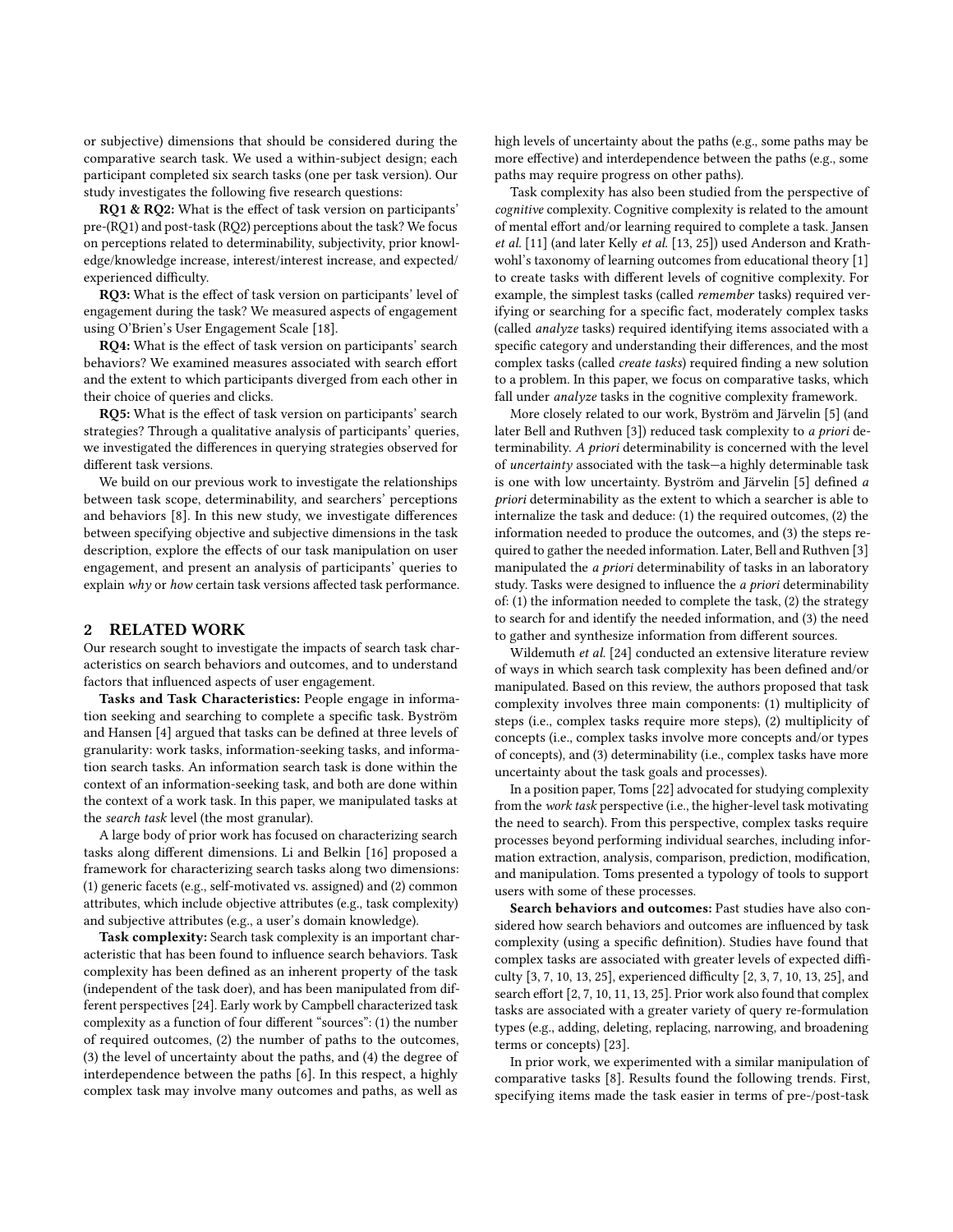perceptions and level of search effort. Second, specifying dimensions had no effect in terms of pre-task perceptions, but made the task more difficult in terms of post-task perceptions and level of search effort.

User engagement: Task characteristics may also affect searchers' engagement with the task. User engagement (UE) is characterized by the depth of a user's cognitive, emotional, and temporal investment during a search interaction [\[17\]](#page-9-18). Most UE research has focused on understanding how system characteristics (e.g., interface aesthetics, interactive features) and information content (e.g., multimedia, sentiment, interestingness) influence user engagement [\[19\]](#page-9-19). Less research has studied the influence of task characteristics on user engagement; our research attempts to address this gap.

Related to our work, the degree of "challenge" presented by a task has been highlighted as an important component of user engagement [\[20\]](#page-9-20). Specifically, users experience higher levels of engagement during interactions that carefully leverage their prior knowledge and skills—"easy" tasks may result in boredom, while "hard" tasks can result in frustration and disengagement. Kelly et al.[\[13\]](#page-9-7) found that participants reported higher levels of engagement for tasks at higher levels of cognitive complexity, suggesting that the tasks used in their study did not exceed the threshold that leads to frustration and disengagement. In the current study, we hypothesized that our task manipulation would influence the level of challenge experienced by participants in completing the tasks, and would possibly influence the level of engagement.

# <span id="page-2-1"></span>3 TASK MANIPULATION

Our goal in this study was to manipulate the determinability of comparative search tasks. Comparative search tasks are ones in which a user needs to compare a set of items across a set of dimensions. During a comparative task, users must complete three steps: (1) identify different items belonging to the given category, (2) identify different dimensions along which the items may differ, and (3) understand how the items differ along the dimensions. For example, a comparative task might involve a user trying to compare different types of fertilizer for a home garden. In this case, a user might need to consider different items (i.e., types of fertilizer), such as organic, synthetic, and liquid fertilizers, as well as different dimensions, such as the fertilizer's cost, nutritional content, and health concerns.

Our task manipulation involved narrowing/broadening the scope of comparative tasks by including/excluding the exact items and/or dimensions to be considered as part of the task. Additionally, as a novel contribution of this paper, we were interested in comparing two types of dimensions: objective and subjective. We envisioned that an objective dimension (e.g., cost) would require gathering factual information, while a subjective dimension (e.g., health concerns) would require gathering information about people's feelings, perceptions, opinions, and/or experiences.

We used 12 task topics and 6 task versions per topic, for a total of 72 task descriptions. Each task description consisted of two parts: (1) a motivating background story that was consistent across all tasks with the same topic, and (2) an information request that was manipulated based on our six task versions. Below, we define our six task versions and provide examples. In the examples, the items and dimensions are shown in bold.

- Unspecified (U): no items or dimensions specified. "A friend of yours recently decided to quit smoking, and asked for your help in choosing a method. What are different methods to help people quit smoking and how do they differ?"
- Items (I): specified two items to compare, but no dimension. "A friend... How do nicotine gum and nicotine patches differ as methods to quit smoking?"
- Objective dimension (O): specified an objective dimension, but no items. "A friend... What are different methods to help people quit smoking and how do they differ in terms of their average treatment length?'
- Subjective dimension (S): specified a subjective dimension, but no items. "A friend... What are different methods to help people quit smoking and how do they differ in terms of how difficult it is to stop the treatment?"
- Items + Objective dimension (IO): specified two items to compare and one objective dimension. "A friend... How do nicotine gum and nicotine patches differ as methods to quit smoking in terms of their average treatment length?"
- Items + Subjective dimension (IS): specified two items to compare and one subjective dimension. "A friend... How do nicotine gum and nicotine patches differ as methods to quit smoking in terms of how difficult it is to stop treatment?"

Figure [1](#page-2-0) illustrates our six task versions as a matrix to compare items (rows) and dimensions (columns). The unspecified (U) tasks had no items or dimensions specified and were therefore the broadest in scope. In this respect, we expected task version U to be the least a priori determinable (i.e., to have the most uncertainty about the task outcomes and processes involved). The IO and IS tasks were the most narrowly focused of the six task versions, and possibly the most a priori determinable. We also anticipated that specifying an objective dimension would involve more determinability than specifying a subjective dimension. Table [1](#page-3-0) lists the different topics, items, objective dimensions, and subjective dimensions used for each of our 12 task topics.

<span id="page-2-0"></span>

Figure 1: Conceptual representation of comparative tasks

# 4 METHOD

We conducted a within-subject user study  $(N=144)$  in which each participant completed six search tasks, one for each of our six task versions (U, I, O, S, IO, IS). Participants were asked to use a custombuilt search system to find and bookmark pages that would be useful for addressing the task, and to provide a brief justification for why each bookmarked page was useful.

There were 12 task topics and 6 task versions (U, I, O, S, IO, IS) (see Section [3\)](#page-2-1). These were fully crossed to create a total of 72 search tasks. Each individual participant was assigned 6 search tasks that included all 6 task versions and a subset of 6 of the 12 task topics. We used Latin squares to balance the order of presentation for both task versions and task topics.

The study was conducted using the Amazon Mechanical Turk (MTurk) crowdsourcing platform. To accomplish the within-subjects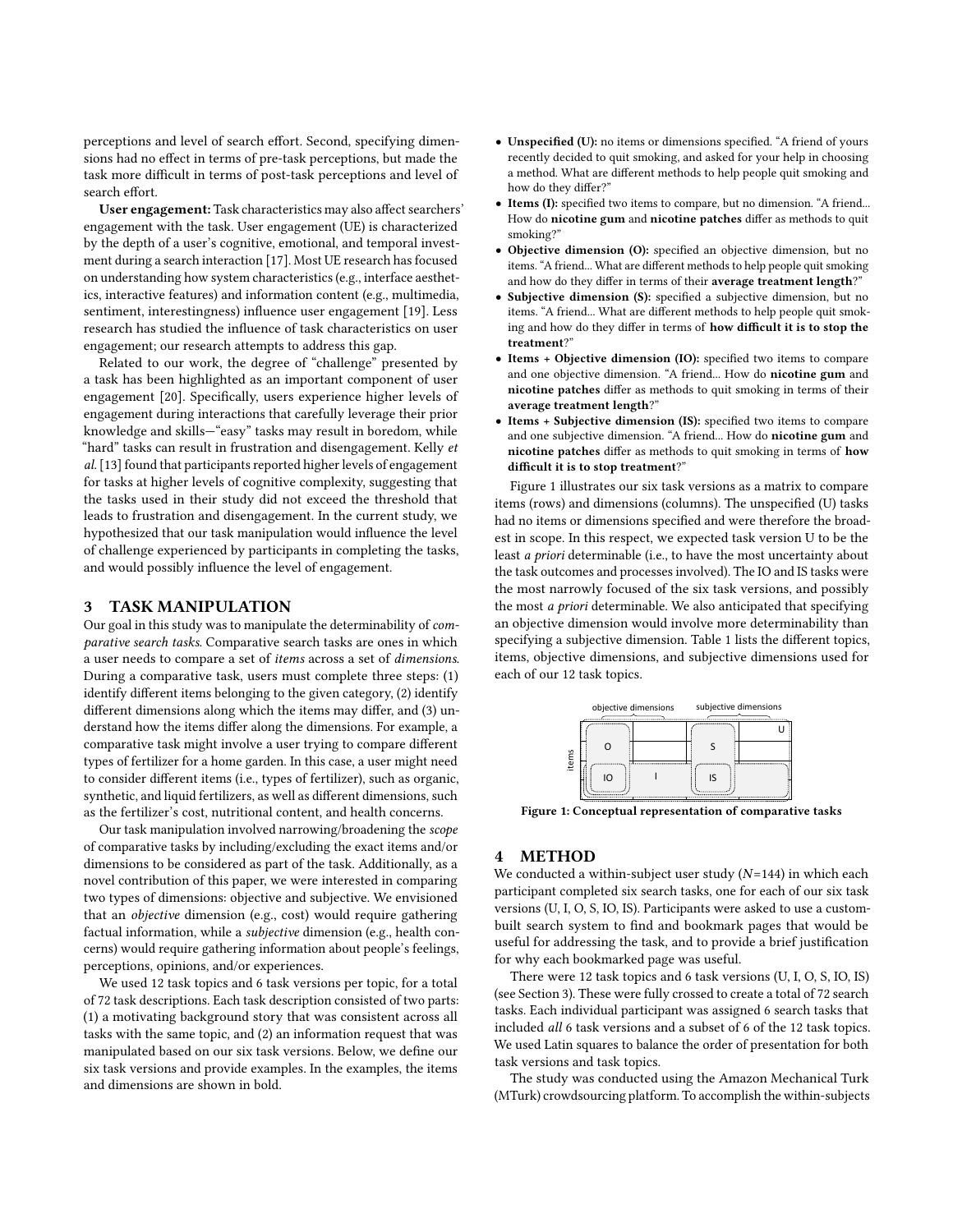<span id="page-3-0"></span>

| Topic                      | Items                           | <b>Objective Dimension</b> | <b>Subjective Dimension</b>             |
|----------------------------|---------------------------------|----------------------------|-----------------------------------------|
| motor oil for cars         | synthetic and organic oil       | price range                | cost-effectiveness                      |
| types of rice              | white and brown rice            | fiber content              | noticeably affect insulin levels        |
| types of ballet            | classical and neo-classical     | historical origin          | difficulty of postures and movements    |
| music speaker materials    | polypropylene and paper         | price                      | sound quality                           |
| garden fertilizers         | organic and chemical            | nutrient content           | safety for growing vegetables           |
| types of paint thinner     | linseed and poppyseed oil       | time for paint to dry      | how well-suited for beginner            |
| wifi routers               | single band and dual band       | signal interference        | privacy and security issues             |
| types of plastic           | PET and PVC                     | how they can be recycled   | risks involved in household use         |
| indoor dog breeds          | Pug and Bichon Frise            | size at adulthood          | ability to be left alone during the day |
| smoking cessation methods  | nicotine gum and nicotine patch | average treatment length   | difficulty to stop treatment            |
| water purification methods | boiling and charcoal filter     | micro-organisms eliminated | tradeoffs of safety and convenience     |
| cooking skillet materials  | aluminum and cast iron          | how rapidly they heat up   | what foods should/not be cooked         |

Table 1: Task topics, items, and dimensions used in our task descriptions.

design, each MTurk Human Intelligence Task (HIT) required participants to complete a full set of six search tasks on our server (external to MTurk). After completing all six search tasks, participants received a completion code that they used to receive payment within MTurk. Participants were paid \$10 USD per HIT (six search tasks) and were only allowed to complete one HIT. To help ensure English language proficiency and quality control, we only recruited MTurk workers located in the U.S. with a  $\geq$  95% acceptance rate.

## 4.1 Study Protocol

In the preview description for our HITs, we informed participants about the study protocol and emphasized they would need to devote 70-90 minutes to complete all six search tasks. We also provided links to a video describing the HIT and to an informed consent form for the study. To complete the HIT, participants were required to add a set of "bookmarklet" buttons to their web browser toolbar. These buttons interfaced with our server and allowed participants to: (1) bookmark a page (including writing a justification of why the page was selected), (2) view (and possibly delete) the current set of bookmarks, (3) return to the most recent search engine results page (SERP), and (4) indicate when they were "done with the task". After accepting the HIT, participants' browsers were directed to a "main page" on our server that allowed them to start the first/next search task, track their progress on the six tasks, and resume a task if they encountered a problem (e.g., accidentally closing their browser).

For each search task, participants completed the same procedure. First, they were shown the task description and given instructions:

"Your goal is to do a thorough search for information to address the task. You don't need to produce a written response to the task. Instead, bookmark pages that could be used to create an accurate and comprehensive response. For each bookmark, explain why the page is useful AND how it relates to the other information you have already found. Bookmark as many pages as you think are needed."

After reading the task description, participants completed a pre-task questionnaire (Section [4.2\)](#page-3-1), and were then directed to a custombuilt search engine that returned results using the Bing Web Search API. The task description remained visible at the top of the SERP. Participants were free to interact with the search system as they wished, and to use the toolbar buttons to bookmark pages (adding a justification) and to view or delete the current of set of bookmarks. After clicking the "done with the task" toolbar button, participants were directed to the User Engagement Scale (UES) questionnaire followed by a second post-task questionnaire (Section [4.2\)](#page-3-1).

## <span id="page-3-1"></span>4.2 Questionnaires

Participants completed a pre-task questionnaire before starting each search task (denoted as PreTask), and two questionnaires after completing each task: a short form of O'Brien's User Engagement Scale [\[18\]](#page-9-10) (denoted as UES-SF) and a post-task counterpart to the pre-task questionnaire (denoted as PostTask). All questions asked participants to report their level of agreement on a 5-point scale from 1 (strongly disagree) to 5 (strongly agree).

PreTask and PostTask Questionnaires: The PreTask and Post-Task questionnaires were designed to be counterparts of each other both questionnaires consisted of the same or similar statements. The 14 questions in the PreTask and PostTask questionnaires (Table [2\)](#page-4-0) may be categorized according to five main themes: (1) prior knowledge/knowledge increase, (2) interest/interest increase, (3) expected/experienced difficulty, (4) determinability, and (5) subjectivity. The first three aspects (knowledge, interest, difficulty) are commonly included in IIR studies and based on prior work [\[12\]](#page-9-21), we included one question about each. Determinability and subjectivity are more novel measures and to investigate them, we designed and included 11 additional questions.

User Engagement Scale (UES-SF): Recently, O'Brien et al. [\[18\]](#page-9-10) developed and tested a briefer version of the 31-item User Engagement Scale (UES). The UES-Short Form (UES-SF) (Table [3\)](#page-4-1) contained 12 questions designed to capture four dimensions of engagement (3 questions per dimension): (1) focused attention (FA), (2) perceived usability (PU), (3) aesthetic appeal (AE), and (4) reward (RW).

#### 5 DATA ANALYSIS AND MEASURES

Out of the 864 total task sessions (144 participants x 6 tasks), we omitted 25 sessions based on missing or careless responses (based on "attention check" questions that we included in the questionnaires). Shapiro-Wilk tests revealed that the PreTask, PostTask, UES-SF questionnaire data were not normally distributed. In subsequent statistical analyses, we used methods to account for this non-normality (e.g., log transformation for our ANOVAs; Principle Axis Factoring).

Pre- and Post-Task Measures: We measured knowledge, interest, and difficulty in the PreTask and PostTask questionnaires using a single question about each measure (Section [4.2\)](#page-3-1). To measure determinability and subjectivity, we included 11 questions. To test the grouping of the questions into these two dimensions, we performed Principle Axis Factoring (PAF) with Direct Oblimin rotation. This analysis identified one factor in the PreTask and PostTask questionnaires that included seven items related to the determinability of the task (exactitems, exactdims, details, specificity, narrow, lookfor,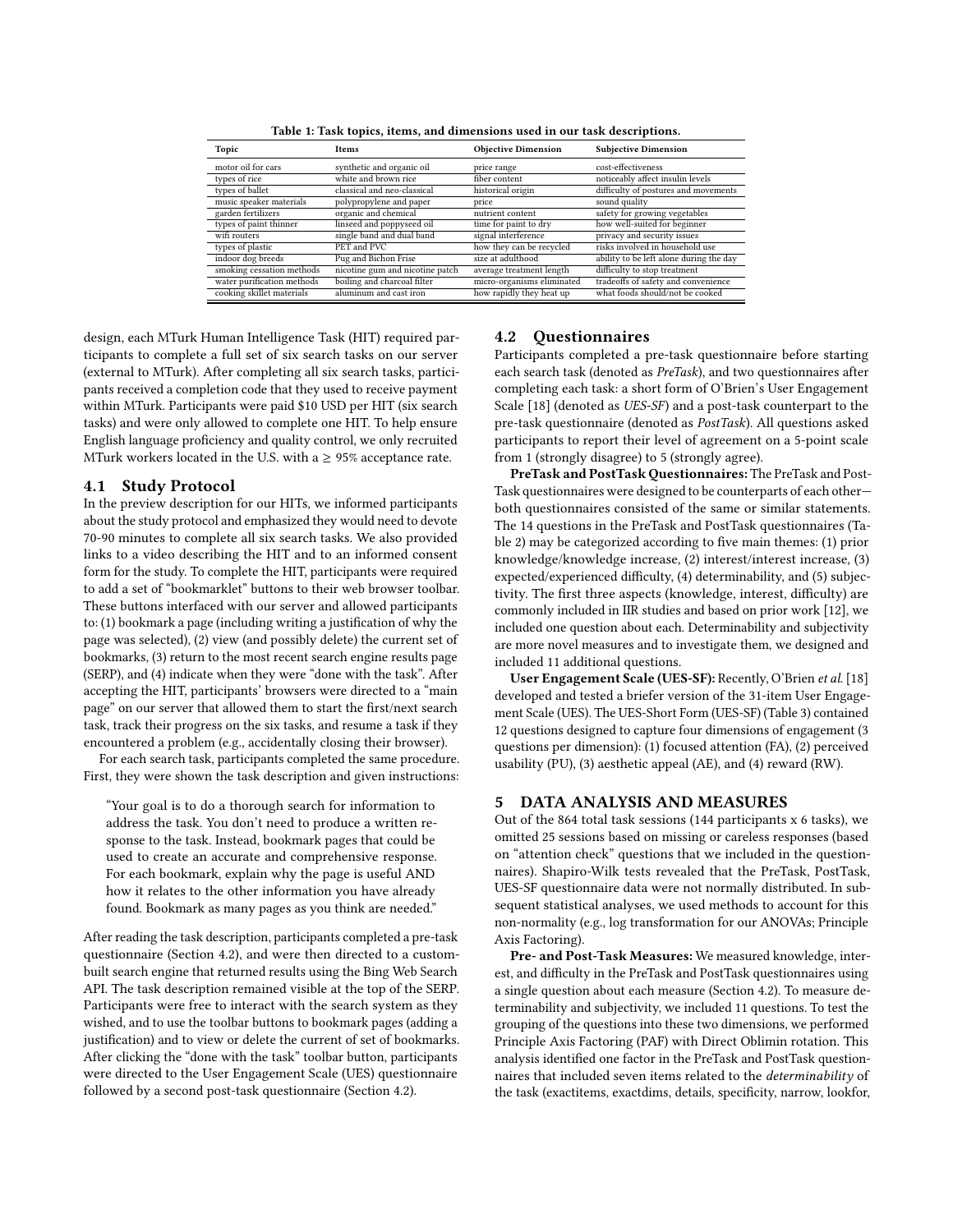| Table 2: PreTask and PostTask Questionnaires. |  |  |
|-----------------------------------------------|--|--|
|-----------------------------------------------|--|--|

<span id="page-4-0"></span>

| Measure     | Pre-task question                                                                | Post-task question                                                             |
|-------------|----------------------------------------------------------------------------------|--------------------------------------------------------------------------------|
| knowledge   | I already know a lot about this topic.                                           | My knowledge of this topic has increased.                                      |
| interest    | I am interested in the topic.                                                    | My interest in the topic has increased.                                        |
| difficulty  | I think the task will be difficult.                                              | The task was difficult.                                                        |
| specificity | The task is specific.                                                            | The task was specific.                                                         |
| narrow      | The information requested in narrowly focused.                                   | The information requested was narrowly focused.                                |
| newinfo     | The task description provides me with new information that I did not already     | The task description provided me with new information that I did not already   |
|             | know about this topic.                                                           | know about this topic.                                                         |
| figureout   | I will need to figure out things that are not specified in the task description. | I needed to figure out things that were not specified in the task description. |
| details     | The task description has details that will help me complete the task.            | The task description had details that helped me complete the task.             |
| lookfor     | Right now, I know some specific things to look for to address the task.          | I knew some specific things to look for to address the task.                   |
| exactitems  | The task description tells me exact items that I need to compare.                | The task description told me exact items I needed to compare.                  |
| exactdims   | The task description tells me exact criteria that I need to consider in under-   | The task description told me exact criteria I needed to consider when com-     |
|             | standing the differences between items.                                          | paring items.                                                                  |
| openended   | The task is open-ended.                                                          | The task was open-ended.                                                       |
| opinions    | The task will require gathering information regarding people's feelings,         | The task required gathering information regarding people's feelings, tastes,   |
|             | tastes, and/or opinions.                                                         | and/or opinions.                                                               |
| factualinfo | The task will require gathering factual information.                             | The task required gathering factual information.                               |

|  |  | Table 3: User Engagement Scale (Short Form) |  |
|--|--|---------------------------------------------|--|
|--|--|---------------------------------------------|--|

<span id="page-4-1"></span>

| FA1: I lost myself in this search experience.       |
|-----------------------------------------------------|
| FA2: The time I spent searching just slipped away.  |
| FA3: I was absorbed in the search task.             |
| PU1: I felt frustrated while doing the search task. |
| PU2: My search experience was taxing.               |
| PU3: I found the search system confusing to use.    |
| AE1: The search system was attractive.              |
| AE2: The search system was aesthetically appealing. |
| AE3: The search system appealed to my senses.       |
| RW1: My search experience was worthwhile.           |
| RW2: My search experience was rewarding.            |
| RW3: I felt interested in the search task.          |

and newinfo). Furthermore, the PAFs identified a second factor related to the *subjectivity* of the task that had two items in common between the PreTask and PostTask questionnaires (opinions, openended).[1](#page-4-2)

We examined the internal consistency of the identified PreTask and PostTask determinability and subjectivity factors using Cronbach's alpha. The determinability factor had acceptable pre- (0.77) and post-task (0.81) Cronbach's alpha values [\[9\]](#page-9-22). Cronbach's alpha values of the subjectivity factor were lower (0.48, 0.54), but the items loaded sufficiently (> <sup>0</sup>.45) and fit conceptually with the construct of subjectivity. As a result, we averaged each participant's responses to the items for each of these factors to create pre- and post-task determinability and subjectivity scores for each task.

User Engagement Measures: We performed PAF with Direct Oblimin rotation and found the expected four-factor solution for the UES-SF (three items per factor) [\[18\]](#page-9-10). All item loadings were  $\geq$  .51. Thus, we averaged participants' responses for each threeitem factor. The perceived usability (PU) items were reversed-coded.

# 6 RESULTS

We present results in terms of our five research questions (RQ1- RQ5). For RQ1-RQ4, we conducted repeated-measures ANOVAs to analyze the effect of task version on each measure related to participants' pre-task perceptions (RQ1), post-task perceptions (RQ2), level of engagement (RQ3), and search behaviors (RQ4).<sup>[2](#page-4-3)</sup> We used

Bonferroni-corrected post-hoc tests to compare all pairs of task versions for each measure. For RQ5, we present a qualitative analysis of participants' querying strategies across task version.

# 6.1 RQ1: Pre-task perceptions

Figure [2](#page-4-4) shows the means and 95% confidence intervals of participants' responses across task versions for the pre-task measures.

<span id="page-4-4"></span>

Figure 2: Mean (95% conf. int.) of participants' pre-task perceptions across task versions. Significant (Bonferroni-corrected) pairwise differences are displayed above each factor ( $p < .05$ ).

Pre-task determinability: Task version had a significant effect on pre-task determinability ( $F(4.103, 566.171) = 20.431, p = .000$ ). Participants reported greater levels of determinability for task versions that specified the items (I, IS, IO) as compared to task versions that did not specify the items (U, O, S). Post-hoc tests found significantly higher levels of determinability for task versions I, IS, and IO as compared to U, O, and S ( $p < .05$ ). The observed trend is that specifying items in the task description made the task more determinable, and that specifying an objective or subjective dimension had no effect.

Pre-task subjectivity: Task version had a significant effect on pre-task subjectivity  $(F(5, 690) = 6.518, p = .000)$ . Figure [2](#page-4-4) shows two main trends. First, excluding items from the task description increased the level of pre-task subjectivity. Post-hoc tests found significantly higher levels of subjectivity for task version S as compared to IS and for task version O as compared to IO ( $p < .05$ ).

<span id="page-4-2"></span> $^{\rm 1}$  After four iterations of PAF on the PreTask questionnaire data, we arrived at a twofactor structure that explained 48.42% of the variance (KMO=0.83;  $\chi^2 = 1948.875(45)$ ,  $\sigma = 0.000$ ) Based on this PreTask solution, we specified a two-factor solution for the  $p = .000$ ). Based on this PreTask solution, we specified a two-factor solution for the PostTask questionnaire. This explained 52.26% of the variance (KMO=0.849;  $\chi^2$  = 2383.165(45),  $p = .000$ ).

<span id="page-4-3"></span> ${}^{2}$ In cases where the assumption of sphericity was violated, we applied the Greenhouse-Geisser correction to the degrees of freedom.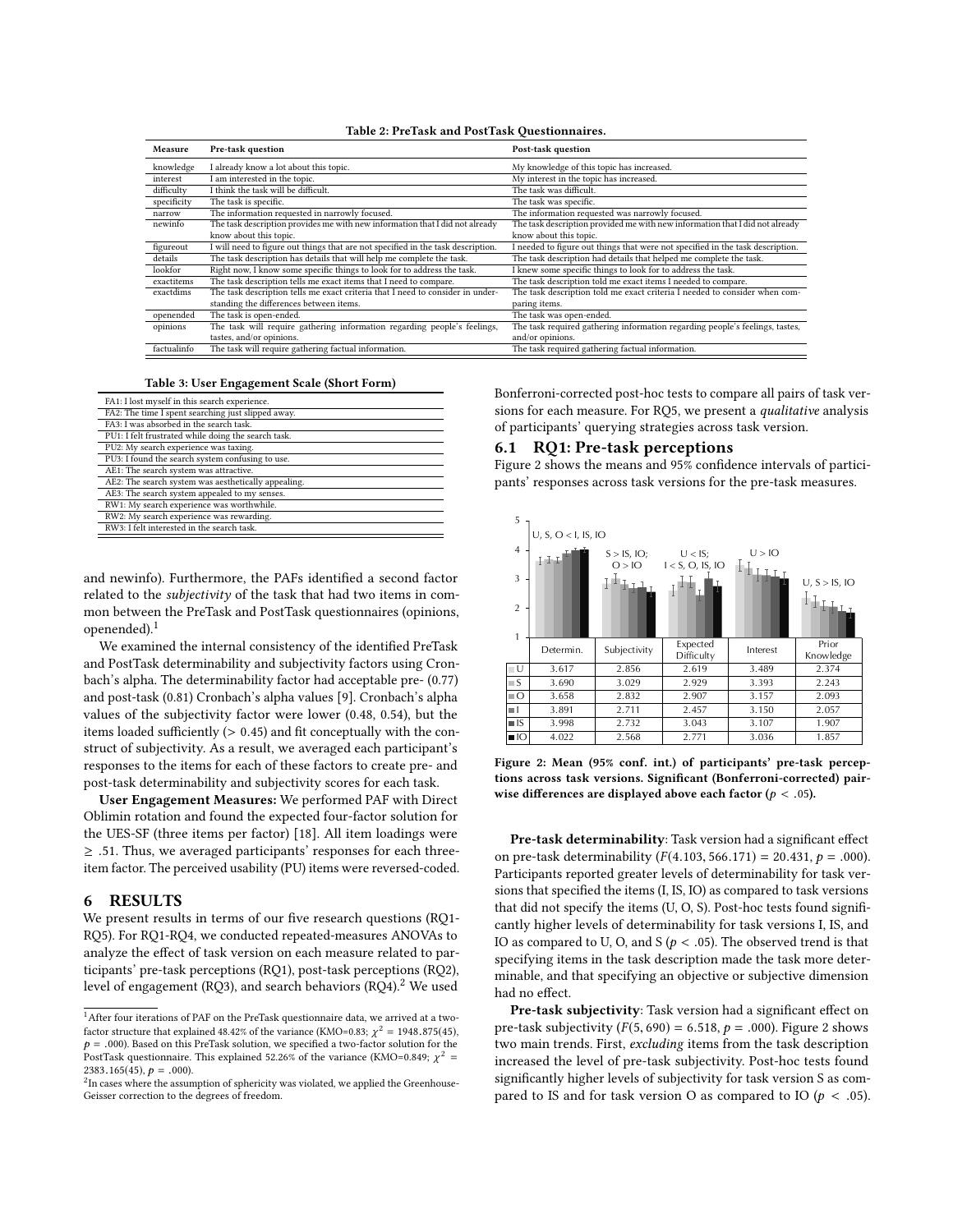Second, specifying a subjective dimension in the task description had a slight increase in the level of pre-task subjectivity. While the differences did not reach statistical significance, participants reported higher levels of subjectivity for task version S as compared to O and for task version IS as compared to IO.

Pre-task difficulty: Task version had a significant effect on pre-task difficulty ( $F(5, 690) = 7.071$ ,  $p = .000$ ). The main trend observed in Figure [2](#page-4-4) is that participants reported higher levels of expected difficulty when the task description specified an objective or subjective dimension. Post-hoc tests found significantly higher levels of expected difficulty for task version IS as compared to U, and for task versions S, O, IS, and IO as compared to I ( $p < .05$ ).

Pre-task interest: Task version had a significant effect on pretask interest ( $F(5, 690) = 3.832$ ,  $p = .002$ ). The main trend observed in Figure [2](#page-4-4) is that participants reported lower levels of interest when the task description specified the items and/or a (subjective or objective) dimension. Post-hoc tests found significantly higher levels of interest for task version U as compared to IO ( $p < .05$ ). Thus, participants reported higher levels of interest for the most open-ended task version (U) as compared to the most narrowly focused (IO). One possible explanation is that participants perceived task version U as allowing them to explore their own interests.

Prior knowledge: Task version had a significant effect for prior knowledge  $(F(5, 690) = 6.441, p = .000)$ . As with pre-task interest, the main trend observed in Figure [2](#page-4-4) is that participants reported lower levels of prior knowledge when the task description specified the items and/or a (subjective or objective) dimension. Post-hoc tests found significantly higher levels of prior knowledge for task versions U and S as compared to IS and IO ( $p < .05$ ). One possible explanation is that the most narrowly-focused task versions (IS and IO) restricted the types of prior knowledge that might be useful for addressing the task.

#### 6.2 RQ2: Post-task perceptions

Figure [3](#page-5-0) shows the means and 95% confidence intervals of participants' responses across task versions for the post-task measures.

<span id="page-5-0"></span>

Figure 3: Mean (95% conf. int.) of participants' post-task perceptions across task versions. Significant (Bonferroni-corrected) pairwise differences are displayed above each factor ( $p < .05$ ).

Post-task determinability: Task version had a significant effect on post-task determinability ( $F(4.161, 574.201) = 19.484$ ,  $p =$ .000). As with pre-task determinability, participants reported greater levels of determinability for task versions that specified the items (I, IS, IO) as compared to task versions that did not specify the items (U, O, S). Post-hoc tests found significantly higher levels of determinability for task versions IO and IS as compared to U, O, and S, and for task version I as compared to U and S ( $p < .05$ ). The observed trend is that specifying items in the task description made the task more determinable, and that specifying an objective or subjective dimension had no effect.

Post-task subjectivity: Task version had a significant effect on post-task subjectivity ( $F(5, 690) = 8.877$ ,  $p = .000$ ). There were significantly lower levels of subjectivity for the task version that included items and an objective dimension (IO) compared to all other task versions ( $p < .05$ ).

Post-task difficulty: Task version had a significant effect on post-task difficulty  $(F(5, 690) = 4.239, p = .001)$ . As with (pre-task) expected difficulty, participants reported higher levels of (posttask) experienced difficulty when the task description specified an objective or subjective dimension. Post-hoc tests found higher levels of experienced difficulty for task version IS as compared to U, and for task versions S, O, and IS as compared to I ( $p \leq 0.05$ ).

Post-task interest increase: Task version did not have a significant effect on interest  $(F(4.611, 636.343) = 1.590, p = .166)$ . Though not significant, participants reported slightly greater levels of increased interest when the task description specified a subjective versus objective dimension. This trend can be observed by comparing task version S vs. O and task version IS vs. IO.

Post-task knowledge increase: Task version did not have a significant effect on post-task knowledge  $(F(4.478, 617.965) = .919,$  $p = .460$ ). The trend observed in Figure [3](#page-5-0) is that knowledge increase was fairly high (around 4.0 on a 5-point scale) and fairly consistent across task versions.

# 6.3 RQ3: Post-task Engagement

Figure [4](#page-5-1) shows the means and 95% confidence intervals of participants' responses across task versions for each engagement factor.

<span id="page-5-1"></span>

Figure 4: Mean (95% conf. int.) of participants' post-task engagement factors across task versions. Significant (Bonferroni-corrected) pairwise differences are displayed above each factor ( $p < .05$ ).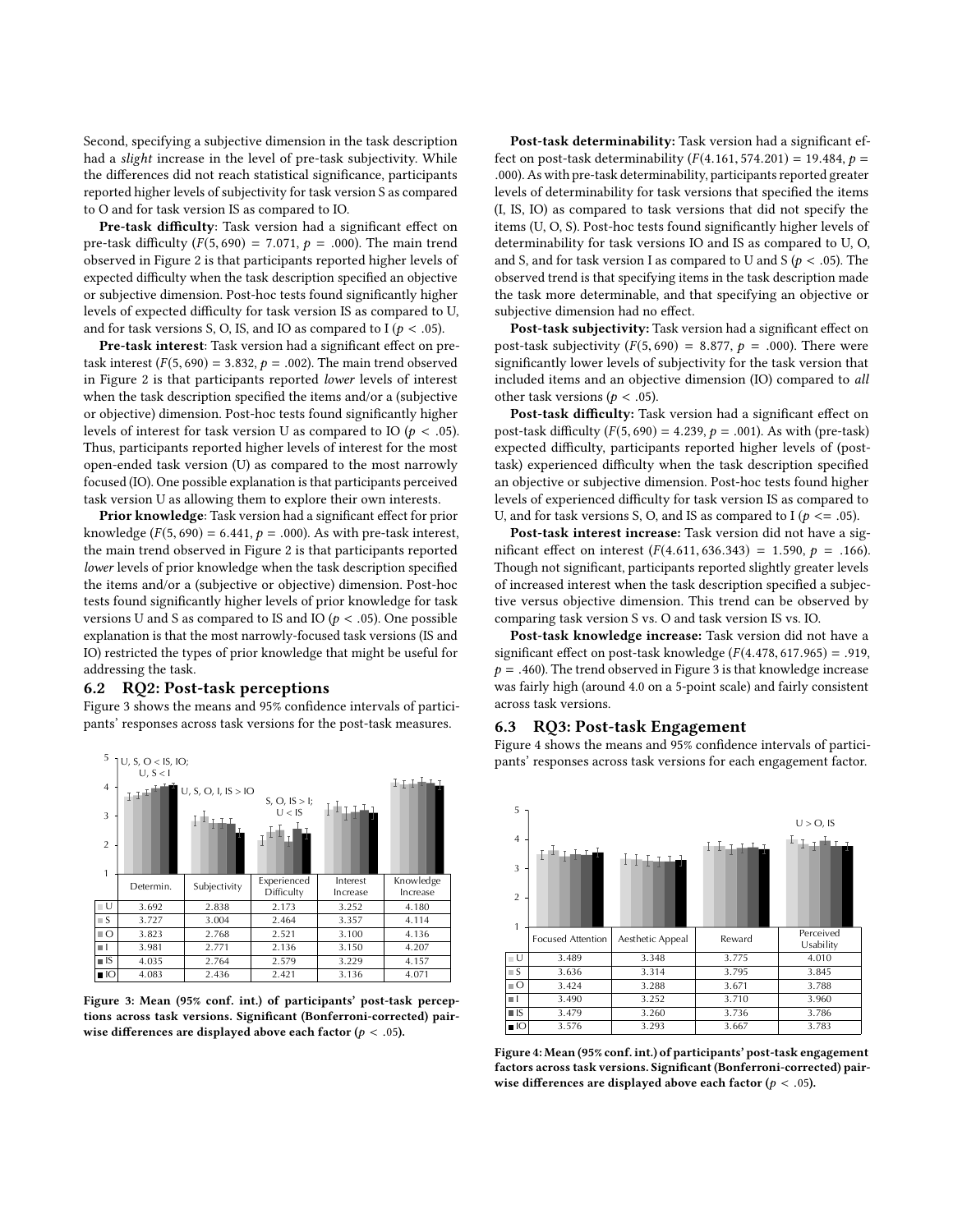Task version did not have a significant effect on focused attention  $(F(4.495, 620.311) = 2.141, p = .066)$ , aesthetic appeal  $(F(3.889, 536.707) = .924, p = .447)$ , and reward  $(F(4.359, 601.524) =$ 1.017,  $p = .401$ ), but did have a significant effect on perceived usability  $(F(4.601, 634.946) = 3.024, p = .013)$ . Post-hoc tests found that participants reported significantly higher levels of perceived usability for task version U as compared to O and IS ( $p < .05$ ). The difference between task version U and IO was marginally significant ( $p = .070$ ). The main trend observed in Figure [4](#page-5-1) is that specifying an objective or subjective dimension in the task description (S, O, IS, OS) resulted in lower levels of perceived usability.

# 6.4 RQ4: Search Behaviors

To analyze the effects of task version on participants' search behaviors, we computed nine measures associated with search effort: (1) number of queries, (2) average query length (in words), (3) number of clicks, (4) number of clicks per query, (5) number of abandoned queries, (6) number of bookmarks, (7) number of queries without a bookmark, (8) number of clicks without a bookmark, and (9) task completion time. Additionally, we computed three measures associated with the extent to which participants' search strategies differed from all the other participants who completed the same combination of task topic and task version. Our three divergent search strategy measures included: (1) number of unique queries (not issued by any other participant), (2) number of unique query terms (not used by any other participant), and (3) number of unique URLs clicked on a SERP (not clicked by any other participant). Figure [5](#page-7-0) shows the means and 95% confidence intervals for each measure across task version.

Task version had a significant effect on 11 of the 12 measures (Figure [5\)](#page-7-0):

- queries  $(F(4.254, 587.120) = 6.519, p = .000)$
- query length  $(F(4.412, 608.792) = 6.608, p = .000)$
- clicks  $(F(3.976, 548.649) = 2.824, p = .025)$
- clicks per query  $(F(5, 690) = 3.755, p = .002)$
- abandoned queries  $(F(4.002, 552.276) = 3.162, p = .014)$
- bookmarks  $(F(4.658, 642.756) = 3.527, p = .005)$
- queries w/o a bookmark  $(F(4.093, 564.883) = 4.858, p = .001)$
- clicks w/o a bookmark  $(F(3.756, 518.385) = 2.836, p = .027)$
- unique queries  $(F(4.273, 589.728) = 7.856, p = .000)$
- unique query terms  $(F(3.879, 535.261) = 2.985, p = .020)$
- unique SERP clicks  $(F(4.154, 573.279) = 4.515, p = .001)$

Task version did not have a significant effect on the task completion time ( $F(3.757, 518.404) = 1.102, p = .354$ ).

The results in Figure [5](#page-7-0) show four important trends. First, the unspecified task version (U) required the least amount of search effort. While completing task version U, participants issued fewer and shorter queries; had fewer clicks and more clicks per query; had fewer abandoned queries; and had fewer queries and clicks without a bookmark. Moreover, while completing task version U, participants adopted the most similar strategies to each other. Specifically, task version U was associated with the least number of unique queries, unique query terms, and unique URLs clicked on a SERP. One possible explanation is that participants satisficed when completing task version U and did not explicitly seek information about specific items and/or dimensions.

The second important trend is that only specifying the items in the task description (task version I) resulted in low levels of effort and few unique behaviors. As shown in Figure [5,](#page-7-0) there were no significant differences between task versions I and U across any of the 12 measures. One possible explanation is that items tend to be concrete (rather than abstract) concepts (e.g., synthetic oil, white rice, charcoal filter), which may be referred to using consistent terminology and are therefore easy to include in queries and identify in relevant documents.

Third, specifying an objective or subjective dimension in the task description (task versions S, O, IS, and IO) resulted in greater levels of search effort and divergent search strategies. This trend can be observed in Figure [5](#page-7-0) by comparing task versions S, O, IS, and IO with task versions U and I. We speculate that both objective and subjective dimensions tended to be abstract (rather than concrete) concepts (e.g., cost effectiveness, suitability for a beginner, difficulty to stop treatment), which can be referred to in many different ways. Thus, compared to items, dimensions may have been more difficult to express in queries and identify in relevant documents.

Finally, participants expended slightly more effort and had more divergent behaviors when the task description included a subjective versus objective dimension (Figure [5\)](#page-7-0). This trend can be observed by comparing task version S versus O, and IS versus IO. While the differences were not significant, task version S had longer queries than task version O. Similarly, task version IS had more clicks, abandoned queries, queries/clicks without a bookmark, and longer completion times than task version IO. Lastly, task version IS had more unique queries, query terms, and SERP clicks than task version IO. A possible explanation of this trend is that subjective dimensions required gathering and synthesizing information from different sources, as well as judging credibility.

#### 6.5 RQ5: Search Strategies

As part of RQ5, we consider whether participants employed different search strategies across task versions. To address this question, we performed qualitative coding of all queries issued by participants. Specifically, two of the authors coded the queries based on the presence of items and dimensions (i.e., a two-dimensional coding scheme). With respect to items, each query was assigned a code of 'I' if it contained at least one item and a code of '\*' otherwise. Similarly, with respect to dimensions, each query was assigned a code of 'D' if it contained at least one dimension and a code of '\*' otherwise. Table [4](#page-7-1) illustrates a few example queries and their assigned codes. We refer to  $(*)$  queries as having the broadest intent,  $(I<sup>*</sup>)$ and (\*,D) queries as having a narrower intent, and (I,D) queries has having the narrowest intent. Initially, both authors independently coded a common set of approximately 10% of all search sessions. Cohen's Kappa was  $\kappa = .966$  for items (i.e., codes 'I' vs. '\*'), and  $\kappa$  = .983 for dimensions, (i.e. codes 'D' vs. '\*'). Given this high level of agreement, the remaining 90% of all search sessions were coded independently (45% per coder) to complete the dataset.

We investigated the effect of task version on participants' search strategies from two perspectives. First, we considered whether task version influenced the types of queries issued by participants. For example, were participants more likely to issue  $(**)$  queries for task version U than for other task versions? Second, we examined whether task version influenced participants to issue multiple types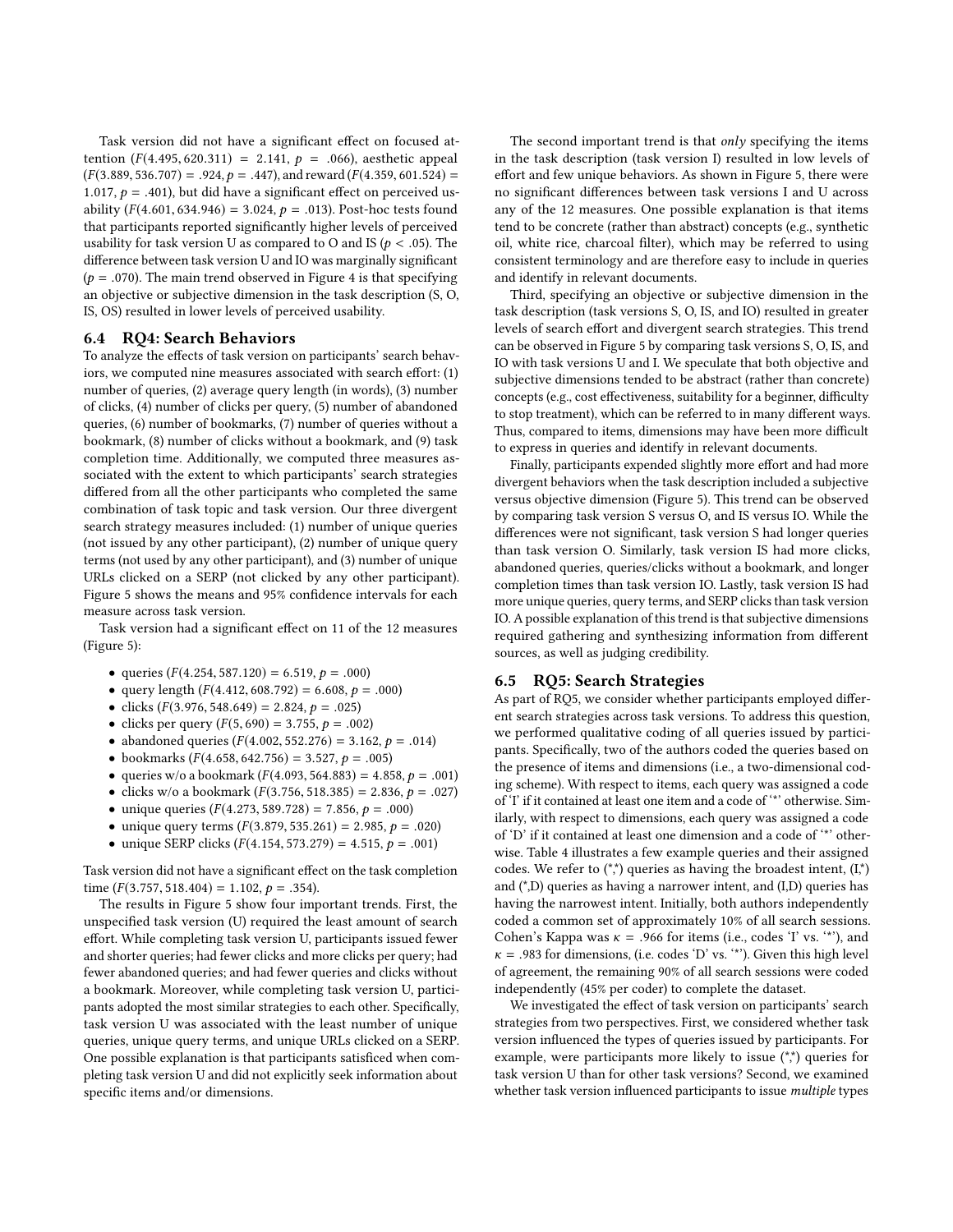<span id="page-7-0"></span>

Figure 5: The effects of task version on search behaviors. Bonferroni-corrected pairwise differences are displayed below each measure ( $p < .05$ ).

<span id="page-7-1"></span>

| Table 4: Example codes based on items and dims. |                    |         |  |  |
|-------------------------------------------------|--------------------|---------|--|--|
| <b>Ouery</b>                                    | $Item(s)$ $Dim(s)$ |         |  |  |
| methods to quit smoking                         | $\star$            | $\star$ |  |  |
| how do smoking cessation methods differ         | $\star$            | $\star$ |  |  |
| nicotine gum vs patches                         |                    | $\star$ |  |  |
| average treatment length in quitting smoking    | $\star$            |         |  |  |
| average nicotine patch treatment length         |                    |         |  |  |

of queries during the same search session. For example, were participants more likely to switch strategies (i.e., by broadening or narrowing queries) for certain task versions than others?

Query Type Distribution: Table [5](#page-7-2) shows the query-type distribution per task version. The values indicate the fraction of queries of each type issued by participants during a specific task version (rows sum to one).

Table [5](#page-7-2) shows the following trends. First, for task version U, participants issued an overwhelming proportion of  $(**)$  queries; items and/or dimensions were very rarely included in queries for task version U. Second, for task versions S and O, participants frequently issued two types of queries (i.e.,  $(**)$  and  $(*,D)$ ). As might be expected, (\*,D) queries were slightly more frequent. Third, for task version I, participants issued an overwhelming proportion of (I,\*) queries. Participants very rarely included dimensions in queries for task version I. Finally, for task versions IS and IO, participants frequently issued two types of queries (i.e.,  $(I^*)$  and  $(I,D)$ ). Again, as might be expected, (I,D) queries were slightly more frequent.

<span id="page-7-2"></span>Table 5: Query-type distribution per task version. Values are macroaveraged across search sessions (Mean, SD). Highlighted cells show most frequent query-types per task version.

|    | $(**)$       | $(I^*)$      | $(*D)$       | (I,D)        |
|----|--------------|--------------|--------------|--------------|
| U  | 0.937(0.192) | 0.020(0.092) | 0.044(0.171) | 0.000(0.000) |
| S  | 0.413(0.368) | 0.004(0.026) | 0.558(0.371) | 0.025(0.111) |
| Ω  | 0.407(0.365) | 0.012(0.061) | 0.567(0.368) | 0.013(0.059) |
|    | 0.037(0.114) | 0.915(0.211) | 0.002(0.023) | 0.046(0.179) |
| IS | 0.018(0.081) | 0.417(0.406) | 0.051(0.176) | 0.513(0.420) |
| IΟ | 0.016(0.101) | 0.318(0.396) | 0.035(0.132) | 0.631(0.403) |

To summarize, for task versions U and I, participants mostly adopted one strategy—issuing  $(**)$  and  $(I*)$  queries, respectively. For task versions S, O, IS, and IO, participants adopted two strategies issuing  $(**)$  and  $(*)$ ) queries for task versions S and O, and issuing  $(I,*)$  and  $(I,D)$  queries for task versions IS and IO. These results suggest that querying for dimensions was not trivial. For task versions S, O, IS, and IO, participants often issued queries that were broader than the scope of the task and ignored the dimension (i.e.,  $(**)$  queries for S and O, and  $(I*)$  queries for IS and IO).

Multiple Strategies: The previous results showed that participants frequently issued two different types of queries for task versions that included a dimension (O, S, IO, and IS). We investigated whether this trend was caused by participants adopting one strategy or the other, or by switching between strategies within the same session. Table [6](#page-8-0) shows the percentage of search sessions with *n* type(s) of queries (i.e.,  $(*, ), (I, ), (*, D), (I, D))$ , where  $n = 1, 2, 3, 4$ .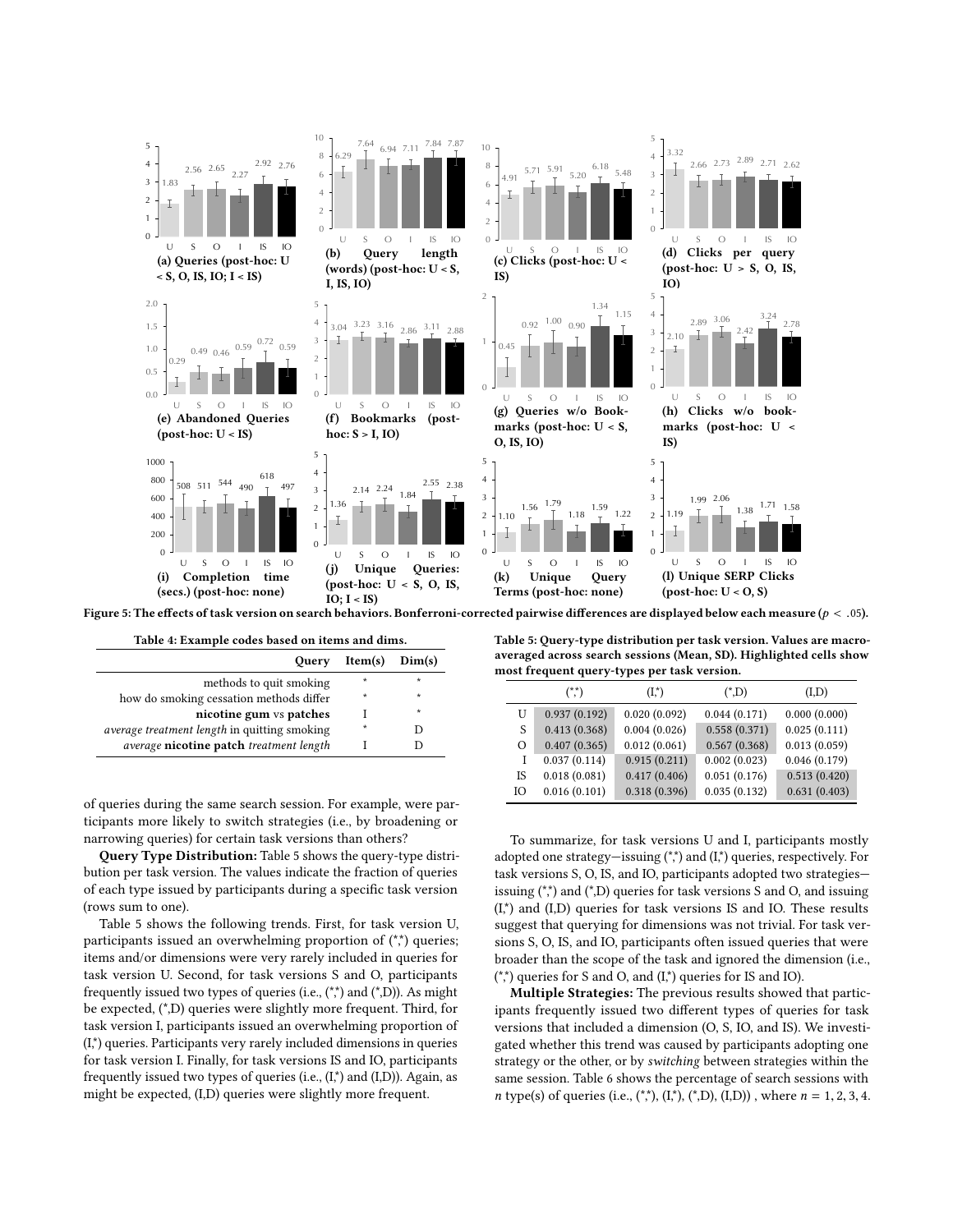<span id="page-8-0"></span>Table 6: Percentage of participants who issued  $n$  types of queries during the same session.

|    | $n=1$  | $n=2$  | $n=3$ | $n=4$ |
|----|--------|--------|-------|-------|
| U  | 89.21% | 10.07% | 0.72% | 0.00% |
| S  | 48.57% | 47.14% | 4.29% | 0.00% |
| Ω  | 50.36% | 41.73% | 7.19% | 0.72% |
| T  | 84 29% | 14 29% | 0.71% | 0.71% |
| ΙS | 59.29% | 37.14% | 2.86% | 0.71% |
| Ю  | 64.29% | 30.71% | 5.00% | 0.00% |

As expected, for task versions U and I (no dimension), participants typically did not switch strategies. Conversely, for tasks S, O, IS, and IO, strategy switching was more common—between 36-50% of participants switched querying strategies during the same session.

# 7 DISCUSSION

Our results showed complex relationships between task scope, determinability, and search behaviors and experiences based on our task manipulation.

Unspecified Tasks: Our unspecified (U) tasks did not specify items or dimensions and were the broadest in scope. We expected these tasks to have the lowest determinability (i.e., greatest uncertainty about the outcomes and processes) and to be the most challenging. Our results found a different outcome. While task version U was rated as having the lowest determinability before and after the task, it was also the easiest. Task version U had the least amount of search activity (e.g., queries, clicks), trial-and-error (e.g., abandoned queries, clicks without a bookmark), lowest expected and experienced difficulty, and highest ratings for the perceived usability factor of engagement. In addition, task version U also had the least amount of diversity in the search strategies adopted by participants. For example, task version U had the lowest number of unique queries, query terms, and SERP clicks. Furthermore, 94% of all the task U queries were of type  $(**)$  (no items or dimensions), and 89% of all task U search sessions only had  $(**)$  queries.

These results suggest that participants completed task version U through satisficing or self-defining a task scope that would reduce the uncertainty of the task. Participants did not attempt to cover the entire space of items and dimensions and did not deeply explore specific items and/or dimensions.

Our results for task version U indicate that an open-ended or broad task can be perceived to have low determinability, but may turn out to be a low-complexity task that requires little effort and creativity. The goals and motivations of our MTurk participants' may have played a role in this result. Unspecified tasks might result in very different trends if they were self-generated tasks, or if they were situated in scenarios that might influence participants to explore the unspecified space more comprehensively.

Effects of specifying items: Specifying items in the task description (e.g., U→I, O→IO, S→IS) made the task narrower in scope and significantly more determinable (pre- and post-task). In terms of search effort, task version I (only items) was not significantly different from task version U (the easiest) across almost every measure. The same was true for pre- and post-task difficulty.

These results suggest that querying for items was easy for participants. Similar to task version U, task version I had a low number of unique queries and query terms. Additionally, 91% of queries were

of type (I,\*) (items, no dimensions), and 84% of all search sessions  $only$  had  $(I^*)$  queries. One possible explanation is that items tend to be concrete concepts, which have specific names that are easy to include in queries and to recognize in relevant documents.

This suggests that specifying items in the task description increased the task determinability by reducing the number of outcomes (narrowing the scope) as well as reducing the uncertainty associated with some of the search processes. That is, the items provided noun-phrases that could be used to generate effective queries and identify relevant documents. These effects of specifying items are consistent with prior work [\[8\]](#page-9-5).

Effects of specifying dimensions: Specifying a dimension (objective or subjective) in the task description (e.g., U→O, U→S, I→IO, I→IS) had very different effects than specifying items. Similar to the items, specifying a dimension also made the task narrower in scope. However, specifying a dimension did not influence participants to perceive the task as more determinable and it made the task more challenging. Tasks versions that included dimensions (O, S, IO, IS) were perceived to be more difficult (pre- and post-task), required more search effort (e.g., queries, clicks), more trial-anderror (e.g., abandoned queries, clicks without a bookmark), and had more diverse search behaviors (e.g., more unique queries, query terms, and SERP clicks). Furthermore, while the results were not significant, participants' ratings for the perceived usability factor of engagement were lower for tasks that specified a dimension.

Our results suggest that querying for dimensions was challenging for participants. For example, for task versions O and S, participants issued a large proportion of  $(**)$  queries, which were broader in scope than the task version and ignored the dimension. Similarly, for task versions IO and IS, participants issued a large proportion of  $(I<sup>*</sup>)$  queries, which also ignored the dimension. These trends suggest that participants either had difficulty expressing the dimension in their queries or that they found that leaving out the dimension was a better strategy for finding relevant documents. One possible explanation is that dimensions tend to be abstract concepts that can be expressed in a variety of ways, making it difficult to include them in queries and identify them in relevant documents. Moreover, the varied language surrounding dimensions may also widen the vocabulary gap between queries that mention dimensions and relevant documents. The observed effects of specifying dimensions are also consistent with prior work [\[8\]](#page-9-5). The query analysis presented as part of RQ5 allowed us to gain insights about how and why the dimensions made the task more challenging.

Effects on Engagement: Our task manipulation did not have strong effects on user engagement. Task version only had a significant effect for perceived usability, with participants reporting greater levels of perceived usability for task version U (the most open-ended). As previously mentioned, challenge is one important factor that may influence user engagement [\[20\]](#page-9-20). One possible explanation is that our task versions were neither too easy to cause boredom nor too difficult to cause frustration and disengagement.

Our results do suggest a potentially interesting relationship between task scope and engagement. Participants reported significantly greater levels of pre-task interest and post-task perceived usability for task version U than some of the other more narrowlyfocused task versions. A possible explanation is that open-ended tasks allowed participants to explore their own interests.